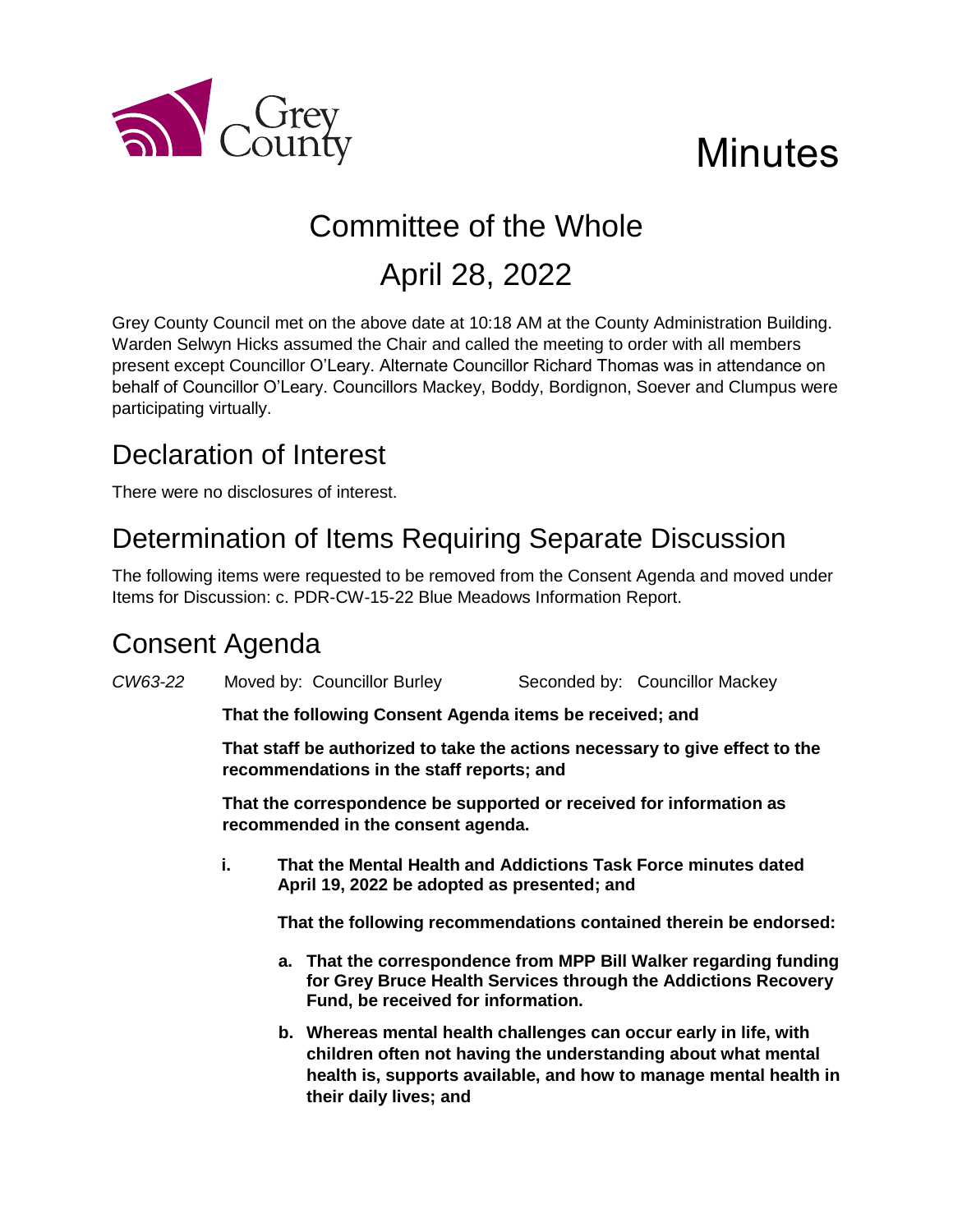**Whereas building resilience early in life is an important aspect of promoting mental well-being; and**

**Whereas there is strong evidence of the importance of focused education on mental health to target children to build resilience at this age group including identification, prevention, intervention and supports;**

**Now Therefore Be It Resolved That the Mental Health and Addiction Task Force, on behalf of Grey County Council request that the Minister of Education implement a mental health education curriculum beginning in primary school to provide children with the necessary tools to support ongoing resilience and mental wellness; and**

**That this resolution be forwarded to all Grey County municipalities for support; and**

**That, due to the timing of the upcoming provincial election, this resolution be forwarded to the Minister of Education, and copied to the Minister of Mental Health and MPP's Bill Walker and Jim Wilson ahead of Council approval in accordance with Section 25.6 (b) of the County's Procedural By-law.**

**ii. That Report HDR-CW-08-22 regarding the declaration of the Westmount property as surplus land be received; and**

**That the Westmount property described as LT 22 PL444; OWEN SOUND PIN 37049-0043**, **Geographic City of Owen Sound and Westmount property described as LT 47 PL444: OWEN SOUND PIN 37049-0068, be declared surplus; and**

**That the land be valued based on the market evaluation provided by an independent realtor; and**

**That the Clerk be directed to provide notice of Council's intent to sell the property to the qualified tenant in accordance with the Sale of Land Procedure.** 

**iii. That Report PDR-CW-16-22 regarding a proposed County Official Plan Amendment be received; and**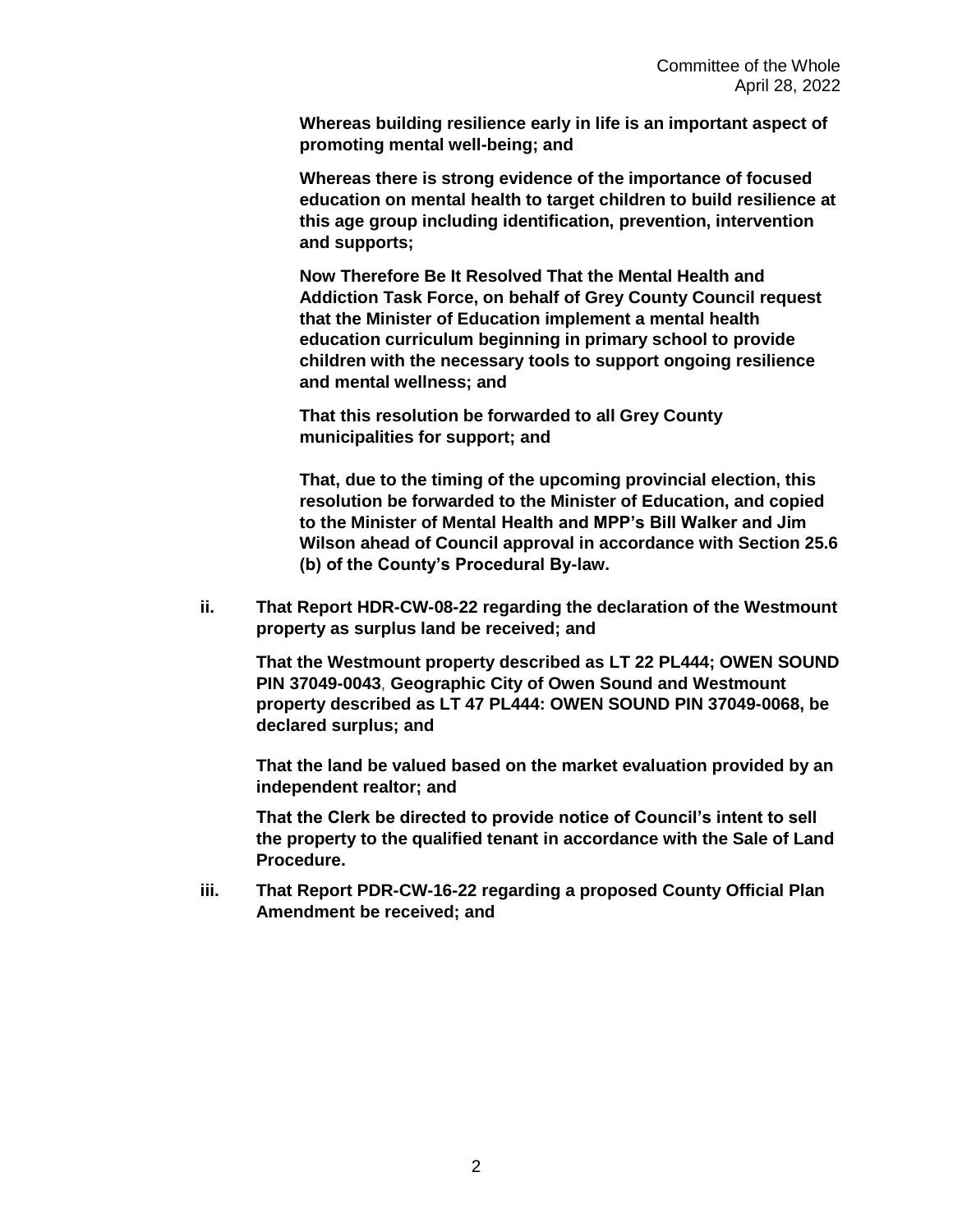**That the proposal proceeds to a Public Meeting to consider an amendment to the County of Grey Official Plan to re-designate a portion of the lands from the 'Rural' designation to the 'Space Extensive Commercial and Industrial - Site Specific' designation to allow for the establishment of a Landscaping Business on lands legally described as Part Lot 16, Concession 5, Registered Plan 16R10169 Part 3 (geographic Township of Derby), now the Township of Georgian Bluffs, provided the Township is prepared to hold a joint public meeting in consideration of the necessary zoning amendment requirements.** 

**iv. That Report TR-CW-13-22 containing the tender results for Municipality of West Grey Contract No. 22-10119-00 be received; and**

**That SMRS Construction be awarded the Grey County portion of the tender for a total amount of \$1,017,490.99 (excluding HST).**

**v. That Report TR-CW-14-22 being a report containing the tender results for City of Owen Sound Contract RFT-22-021 be received; and**

**That MacDonnell Excavating Limited be awarded the Grey County portion of the tender for a total amount of \$2,517,274.60 (net HST) which includes contingency allowance.**

**vi. That Report TR-CW-15-22 be received; and**

**That staff be authorized to issue the tender for two tandem trucks prior to 2023 budget approval due to delivery time;**

**That staff be authorized to issue the tender for two electric half ton trucks prior to 2023 budget approval due to lack of mass availability.**

**Carried** 

#### Items for Direction and Discussion

Councillor Boddy left the meeting at this time.

#### PDR-CW-14-22 CP Rail Trail Maintenance

*CW64-22* Moved by: Councillor Milne Seconded by: Councillor Thomas

**That Report PDR-CW-14-22 containing existing and future rail trail funding challenges and maintenance expenses be received; and**

**That staff be directed to explore additional funding options for rail trail maintenance efforts; and** 

**That staff be directed to review whether the rail trail is perceived as a safe recreational asset for non-motorized users, ensuring equitable access (i.e., cyclists, pedestrians, equestrians); and**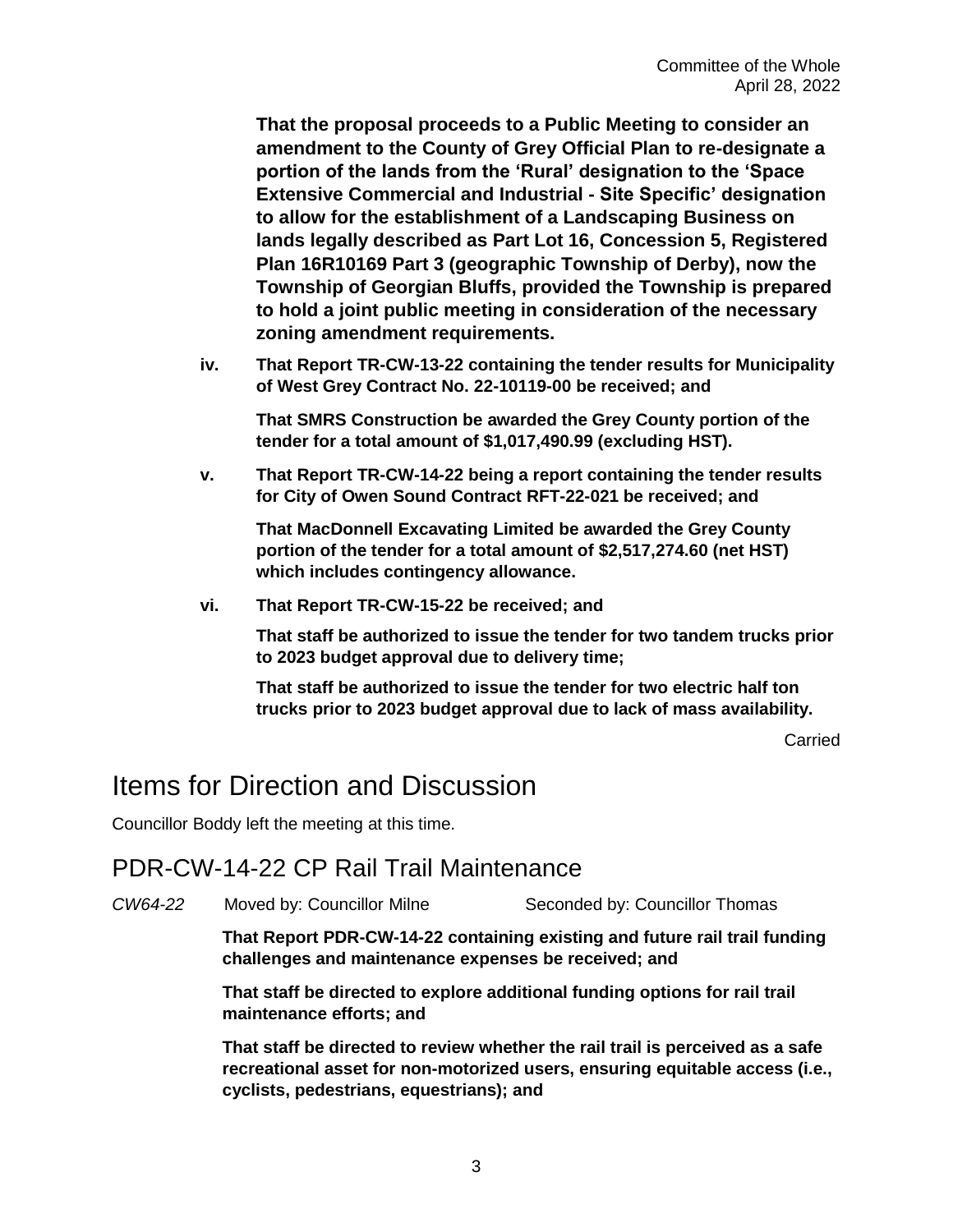**That staff be directed to further promote this trail as a Grey County tourism amenity and look at ways to enhance awareness and overall use; and** 

**That staff be directed to complete further data collection related to trail ridership (i.e., how many pedestrians, cyclists, ATVs, etc.).** 

Carried

## **Delegations**

### Medical Director's Commendation Awards

Kevin McNab introduced the paramedics who are being recognized for the Medical Director's Commendation Awards: Darren Clock, Sherry Foster, Lori Morton, Reid Milne-O'Neil, Sarah Brouwer and Jeff Adams. Every year, the Southwest Ontario Regional Base Hospital Program receives multiple nominations for the Medical Directors Awards of Commendation. The contributions that these individuals made to the COVID-19 outbreak response inside and outside Grey County's borders was worthy of recognition.

Kevin McNab provided background information, noting that a request was made in January 2021 to paramedics across Ontario to assist Windsor-Essex EMS with a COVID-19 outbreak involving migrant workers and the sheltered population. These paramedics worked in two-week rotations offering assistance and support for approximately 8 weeks, assessing and caring for Covid 19 patients, among other tasks. An outbreak in a rooming house in Grey County occurred later in the year and these paramedics assisted again without hesitation.

Kevin McNab then spoke to the mobile response team that was formed following these events. "SOS" or Supportive Outreach Service provides person centred wrap around supports. The work of the team is primarily focused on individuals who are homeless or transient and some have mental health and addictions.

Dr. Mehta, Local Medical Director, then spoke, noting that these paramedics volunteered to go outside the scope of their regular duties.

EMS Chief Bruce Krauter from Essex County then addressed Council and congratulated these paramedics. He noted the importance of sharing and growing and learning from negative situations. On behalf of the community of temporary farm workers and Windsor -Essex, he congratulated the group on their work.

Committee of the Whole recessed briefly, then reconvened.

### Integrity Commissioner Annual Report – Principles Integrity

Janice Atwood-Petkovski and Jeffrey Abrams attended to provide the Integrity Commissioner Annual Report.

Janice Atwood-Petkovski addressed Council, noting that the annual report speaks to Council's conduct, as well as the role the Integrity Commissioner plays. The Integrity Commissioner assists in policy development and are available to provide training and education to Council. They also provide advice to members on conflict-of-interest matters. Further, they provide a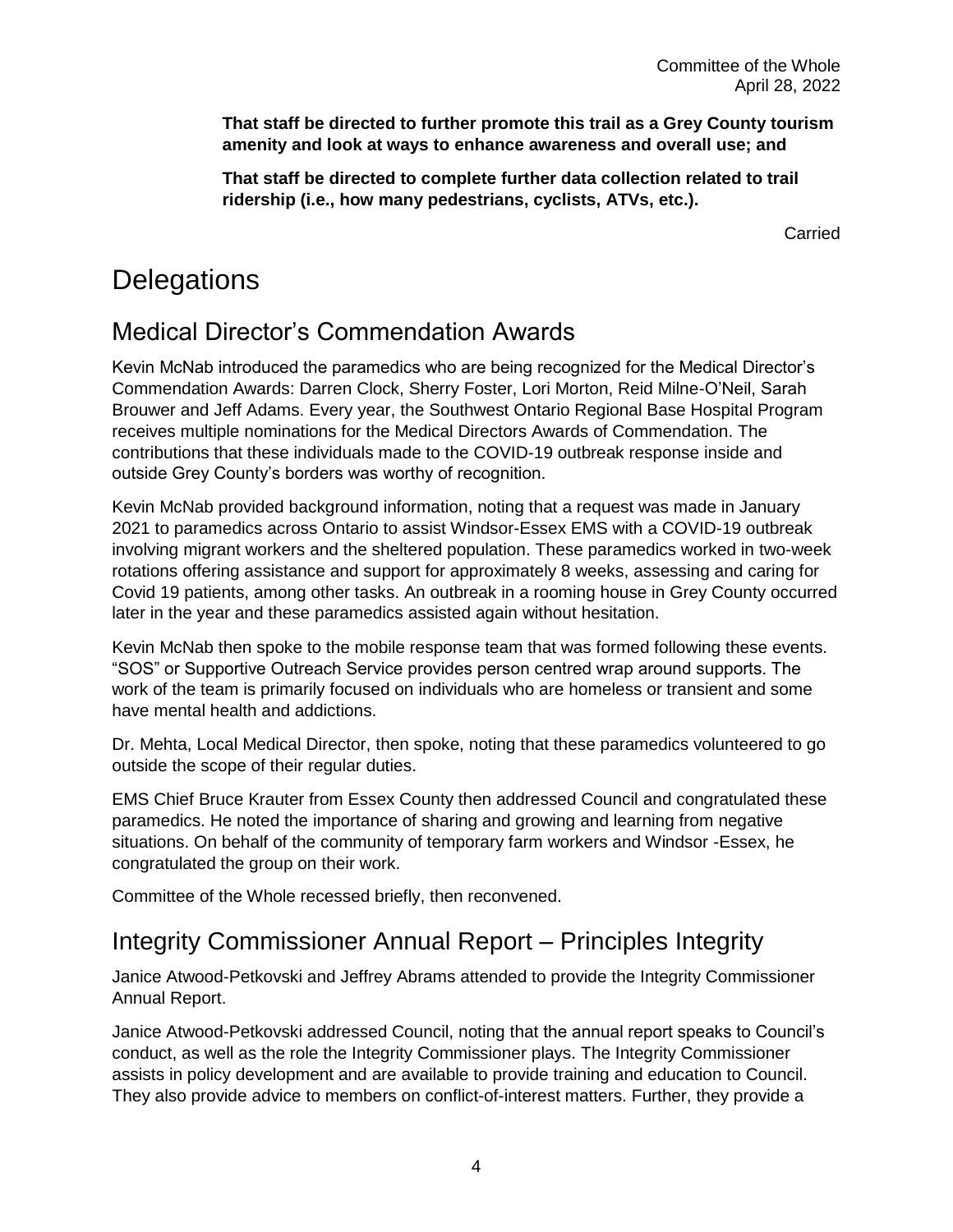mechanism for the public, staff or other members of council to use if there has been a code contravention.

Ms. Atwood-Petkovski then provided an overview of the report. She noted that they have provided confidential advice to members. There were two complaints received during the year. One was out of the jurisdiction of the Integrity Commissioner and the other is still in progress.

She then spoke to the recurring themes around the Province. Of particular note is where there is an improper disclosure of closed session information. Another theme is the issue of nondisparagement/respect. This has been an area that has increased in recent years with the advent of recorded and virtual meetings. Conflict of Interest matters and questions from council are also common. A theme more present at the lower tier is the involvement of some council members in operational matters.

Questions were addressed regarding the action of condemning behaviour or comments of a council member in other municipalities. Ms. Atwood – Petkovski noted that this particular event in the Municipality of Kincardine has been in the media and it is likely this matter is being reviewed by the Integrity Commissioner. She noted that until the process is complete, Council action would be premature.

#### FR-CW-09-22 2022 Tax Policy

*CW65-22* Moved by: Councillor Keaveney Seconded by: Councillor Desai

**That Report FR-CW-09-22 regarding 2022 property tax policy be received; and**

**That County Council adopt the same tax ratios and subclass tax reductions that applied in 2021 for 2022 taxation; and**

**That the necessary By-laws be drafted for Council's consideration and approval.**

Carried

#### HDR-CW-09-22 Social Services Relief Fund Phase 5

*CW66-22* Moved by: Councillor Robinson Seconded by: Councillor Hutchinson

**That Report HDR-CW-09-22 be received; and**

**That the additional \$878,000 in unbudgeted Social Services Relief Fund Phase 5 funds be approved for use in 2022, including grants to be made to outside organizations, in accordance with the SSRF Phase 5 program guidelines.**

**Carried**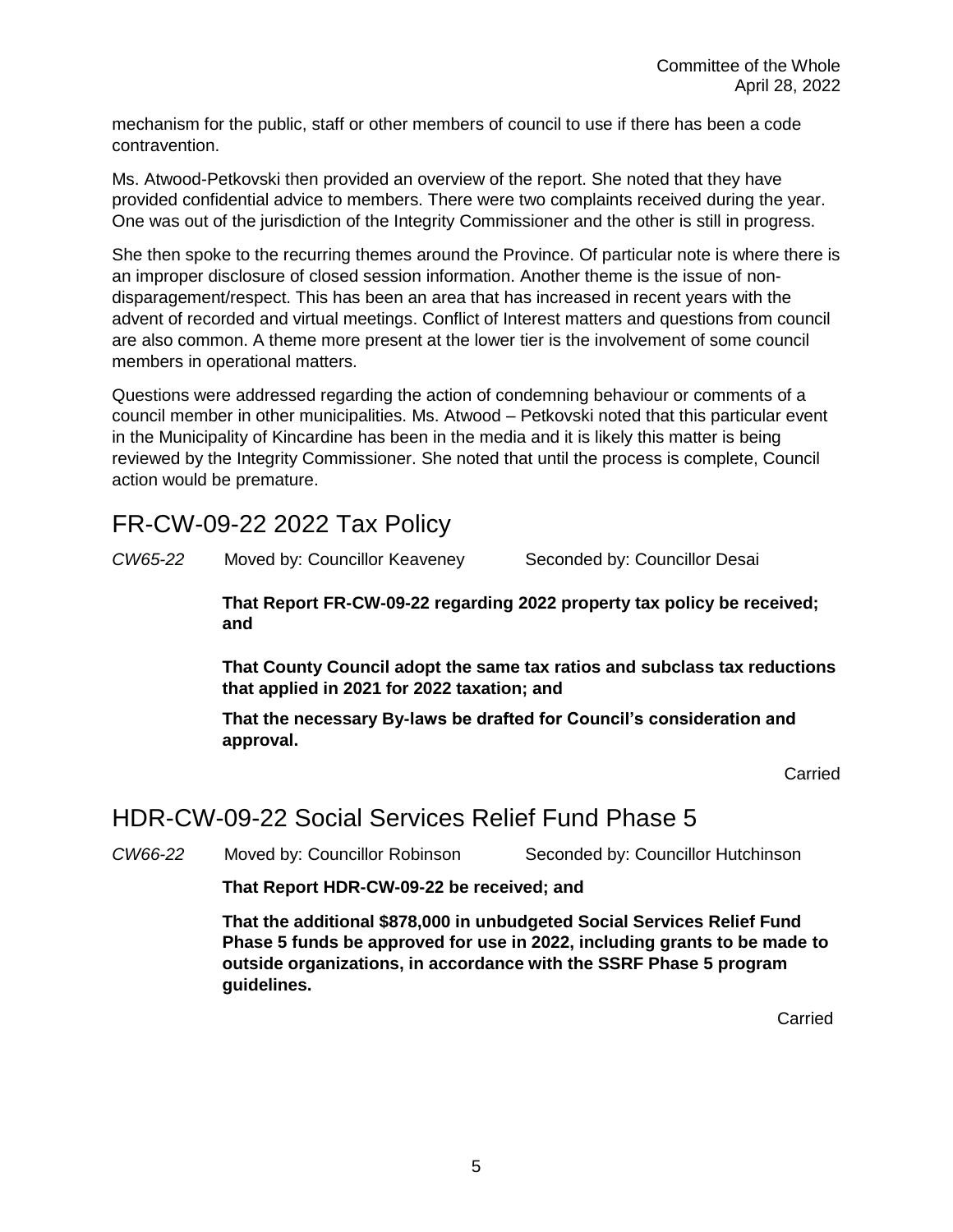### TR-CW-16-22 Installation of Fibre Conduit and County Road **Works**

Councillor Boddy returned at this time.

*CW67-22* Moved by: Councillor Clumpus Seconded by: Councillor Milne

**That Report TR-CW-16-22 being a report providing an update on the possibility of installing fibre conduit within County Road allowances as part of County Road works be received; and**

**That this report be circulated to member municipalities for their information.**

Carried

#### PDR-CW-15-22 Blue Meadows Information Report

*CW68-22* Moved by: Councillor Soever Seconded by: Councillor Bordignon

**That Report PDR-CW-15-22 regarding an overview of plan of subdivision application 42T-2022-02 on lands described as Part of Lots 40 – 44 southwest side of Arthur Street, all of Lots 40 – 44 northeast side of Louisa Street, all of Park Lots 11 & 12 southwest side of Louisa Street, Part of Park Lots 11 & 12 northeast side of Alice Street, and Part of Louisa Street, geographic Town of Thornbury, now in the Town of The Blue Mountains, be received for information.** 

Carried

## Closed Meeting Matters

**CW69-22** Moved by: Councillor Soever Seconded by: Councillor Hutchinson

**That Committee of the Whole does now go into closed session pursuant to Section 239 (2) of the Municipal Act, 2001 as amended, to discuss:**

- **i. Personal matters about an identifiable individual, including municipal or local board employees** (Recruitment update); **and**
- **ii. That the following staff remain in attendance: Kim Wingrove, Randy Scherzer, Jennifer Moreau and Heather Morrison.**

Carried

Council proceeded into closed session at 12:26 PM.

Council returned to open session at 12:34 PM.

The Warden confirmed that only the items stated in the resolution to move into closed session were discussed.

*CW70-22* Moved by: Councillor Keaveney Seconded by: Councillor Carleton

**That Tara Warder be appointed Clerk for the County of Grey effective June**